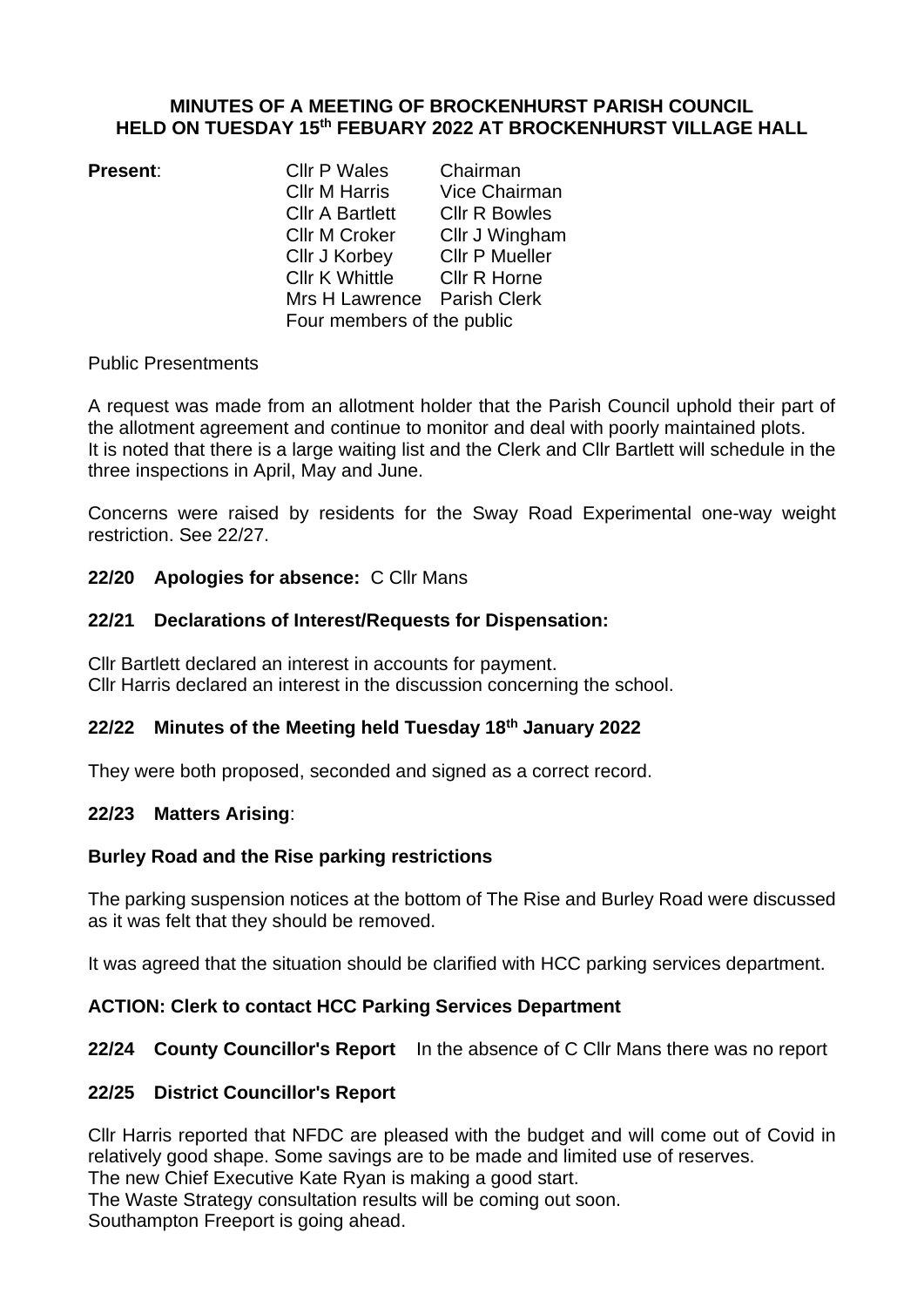Climate and Nature Emergency, NFDC have agreed new measure to cut CO2 emissions, improve climate resilience and safeguarding the environment. Lymington recently had five solar powered rubbish bins installed.

## **22/26 Reports and response to Consultations to include ratification of recommendations**

# **i) Planning committee meeting held 24th January 2022**

Cllr Korbey gave an update on the last planning meeting.

Meadens application was taken to the NPA planning committee and temporary permission was granted but noted that this will be for the last time.

Councillors wished to thank Councillor Korbey for all his work and time spend dealing with planning.

# **ii) NFALC meeting held 27th January 2022**

Councillor Korbey advised that notification of three cycle events were given

Nikki Swift reported on the strategic assessment 2020-2021, new plan ready mid-March

Steve Avery spoke various matters including the Government Landscape review, nature recovery and the NPA Design guide adopted on the 27th January 2022.

Speed Limit Motion was debated with a majority vote for councils to implement selective 20mph areas

# **iii) A&I meeting held 1st February 2022**

A report of the meeting was given by Cllr Wales and the following items were recommended for approval:-

- a) £300 to spend on the continuation of the bulb planting project to plant in Autumn/Winter 2022
- b) Approval of the digital screen and pole for the office window costing £1091.27
- c) Approval for electrician to complete the office lighting and install additional socket for the screen £680.00

All items were unanimously agreed by all.

The ongoing parking and traffic problems on Sway Road were discussed and noted that this is increased with the current A35 closure. It was recommended that we contact NFDC to ask to be added to the SIDS schedule and ask HCC if a traffic survey could be conducted. It was noted that the school crossing white lines are very faded and that we should pursue them being painted. Cllr Harris advised that this was already on C Cllr Mans list.

The school has asked HCC to include the school in it's 20 mph review due to the volume of traffic using Sway Road. This will be reviewed by HCC later in the year and agreed that the Parish Council should be considered in the group of people that HCC contact to gather evidence.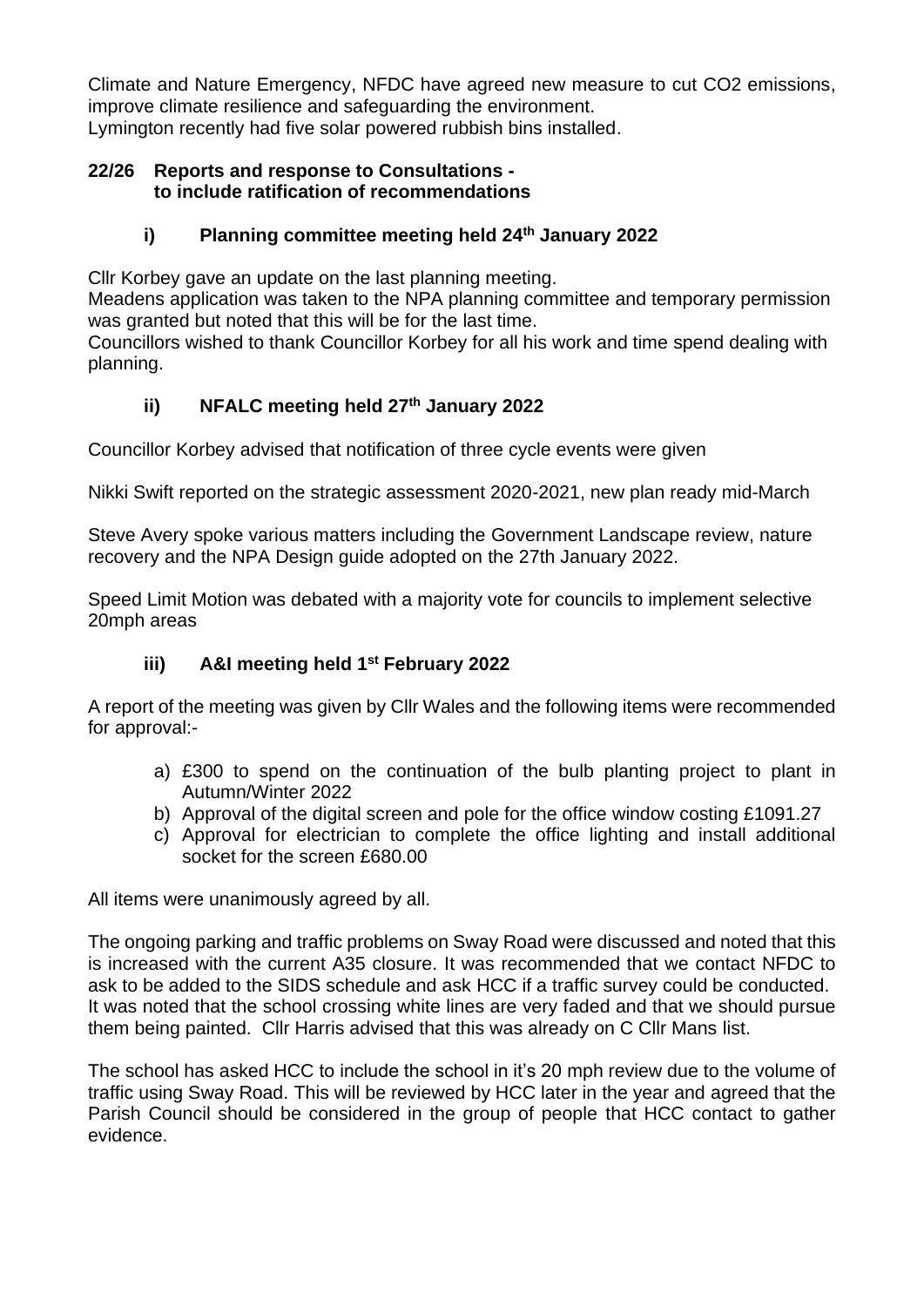# **iv) Events Committee held 20th January & 9 th February 2022**

Cllr Harris confirmed the Platinum Jubilee event taking place on Saturday 4<sup>th</sup> June 2022 will be at three venues, Brookley Road, Football Club and the Village Hall. Various entertainment and refreshments are being arranged at each venue. Seven trees are to be planted in various location in the parish. A Brockenhurst Jubilee logo has been created and plans are ongoing to produce mugs. Advertising for the event has started including a life size cardboard figure of the Queen in the office window.

# **22/27 Correspondence**

# HCC – Sway Road experimental order

Hampshire County Council has made an experimental order which came into force on 11<sup>th</sup> February 2022 and continues until 11<sup>th</sup> August 2023. This imposes a temporary one-way weigh limit of 7.5 tonnes for vehicles travelling Northbound to proceed in the entire length of Junction Bridge. The objection period is running until the 11<sup>th</sup> August.

The statement of reasons on the order states:

Following localised concerns regarding traffic and parking behaviour around Brockenhurst (Town) Centre, a potential safety issue has been highlighted with large vehicle transporters servicing a dealership on B3055 Sway Road have been turning around in side roads in avoidance of a existing 7 tonne weight restriction. Therefore, Hampshire County Council proposes to revoke the existing weight restriction at Junction Bridge and trial a new 7.5 tonne weight restriction for northbound vehicles only. This will allow these vehicle transporters to continue south on B3055 to join the A337 via Latchmoor Lane.

Councillors noted residents' environmental and safety concerns, possible solutions together with the lack of consultation before implementation. It was agreed the Parish Council would ask HCC how this scheme will be monitored but in the meanwhile approach Meadens to ask if the delivery time could be changed.

# **ACTION: Clerk to contact HCC & Meadens**

# **22/28 Update Scheme of Delegation policy**

The policy was updated to reflect the change in job title in the document.

The policy was proposed, seconded and agreed.

# **ACTION: Clerk to update the policy and update the website**

# **22/29 To ratify Tree Policy**

The policy was proposed, seconded and agreed.

It was reported that at the cemetery an identified tree from the tree inspections is causing concern. Westbeams have noticed that the split in the tree has increased and it will need to taken down. Due to the location of the tree the church has been advised and matters are ongoing.

# **ACTION: Clerk to include the amended policy on the website**